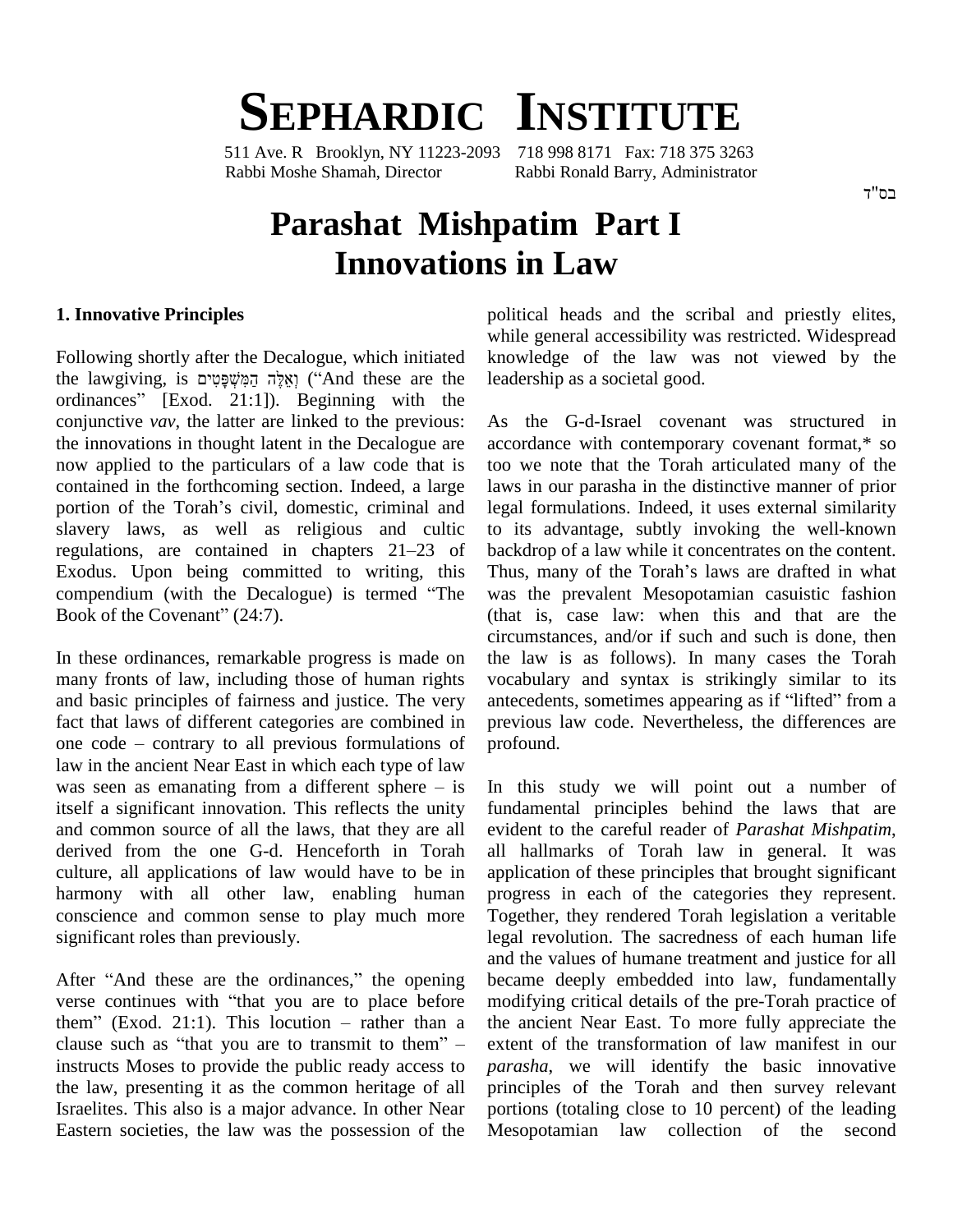millennium B.C.E., the Hammurabi Code. We will also cite passages from two post-Hammurabi law collections of the ancient Near East. collections of the ancient Near East. topic of<br>In perusing the many laws of *Parashat Mishpatim* –

In perusing the many laws of *Parashat Mishpatim* – previous is the case with the rest of the laws of the Torah – 2. Selement the following becomes manifest:

- A human court did not have the option to dispense vicarious punishment (in contrast with Mesopotamian law). Besides there not being a single example of it in the Torah, Exodus 21:31 alludes to a prohibition of vicarious punishment while Deuteronomy 24:16 paragr<br>specifically bans it. about
- The taking of human life for crimes against a specifically bans it.<br>
• The taking of human life for crimes against a majon another's property or possessions was totally advise another's property or possessions was totally eliminated.
- $\bullet$ consequence except as concerns slaves, whose lot was substantially improved from pre-Torah law. We will discuss this topic in a separate study on this *parasha*.
- Unintentional and accidental killing could no parasha.<br>• Unintentional and accidental killing could no Howe<br>longer be punishable by death; "But concerning one speci who did not intend [to kill]...I will assign you a place longer be punishable by death; "But concerning one state who did not intend [to kill]...I will assign you a place a to which he may flee [and find refuge]" (Exod.  $21:13$ ).\*\* to which he may flee [and find refuge]" (Exod.
- Refuge cannot be provided to a murderer, even at  $\frac{p}{q}$ 21:13).\*\*<br>
Refuge cannot be provided to a murderer, even at pr<br>
G-d's altar (21:14). Numbers 35:31 states that di G-d's altar (21:14). Numbers 35:31 states that ransom can never be accepted to spare a murderer.
- Deciding innocence or guilt by subjecting an individual to a challenging ordeal is nonexistent in Torah law. The case of the suspected adulteress (Num. 5:11 ff.) who must drink a potion and, if guilty, suffer a divinely dispensed consequence, is not a true ordeal such as those we find in previous judicial codes. She is not subjected to a lifethreatening circumstance in the natural order, such as being forced to swim to safety in a difficult current. <sup>as</sup> No physical harm could befall her at human hands. \*\*\*
- $\bullet$  Multiple penalties are not mandated for a single transgression. (Deut. 22:18-19 is an exception, explained by the Rambam as resulting from the multiple aspects of the transgression.)

All these are in contrast to previous law.

Torah advances concerning slavery law and the minim one ag<br>Torah advances concerning slavery law and the himse<br>subjects of "an eye for an eye" and bodily mutilation

will be addressed in separate studies on our *parasha*. In our *Parashat Ki Tese* studies we will revisit the topic of contrasting Torah innovations in law with previous formulations.

### **2. Selections from the Code of Hammurabi**

Social status within the nation is of no legal promote improvements in contemporary law. The specified section is concerned specified to be Hammurabi's presentation to the A relatively well-preserved copy of the Code of Hammurabi, king of Babylon in the  $18<sup>th</sup>$  century B.C.E., was inscribed in the Akkadian language and in cuneiform script in fifty-one columns on a stele more than seven feet tall. It originally contained about 320 paragraphs (as modern scholarship divides them), about 280 of which are extant. Unquestionably, it was a major effort on the part of the king with his legal advisers. Their purpose was to foster justice and increase equity in the land by providing guidelines to promote improvements in contemporary law. The increase equity in the land by providing guidelines to<br>promote improvements in contemporary law. The<br>code was stated to be Hammurabi's presentation to the gods to demonstrate his great concern for justice; clearly, it was designed for greatness.

> However, judges were not required to adhere to its specifics, and often did not, possessing the right to use a large repository of precedent and common law as well as their personal judgment in ruling. Throughout the region, the "oral law" generally had a degree of primacy; it was acknowledged that the written codes did not provide an adequate resolution of all the factors that would relate to a particular case.

> Nevertheless, the Hammurabi Code was a grand intellectual construct that reflected the fundamental concepts underpinning legal thought and the general tone of law in the ancient Near East in the time frame prior to the Torah. The other ancient Near Eastern codes of the relevant period, despite differences with the Hammurabi Code, were in agreement with it as far as the Torah principles highlighted above are concerned.

> The following is excerpted from the translation of the Code of Hammurabi as found in Pritchard's Ancient **Near Eastern Texts (pp. 163-177):**

> **§2.** If a seignior [an aristocrat] brought a charge of sorcery against a seignior, but has not proved it, the one against whom the charge was brought shall throw himself into the river [the Euphrates], and if the river has then overpowered him, his accuser shall take over his estate; if the river has shown that seignior to be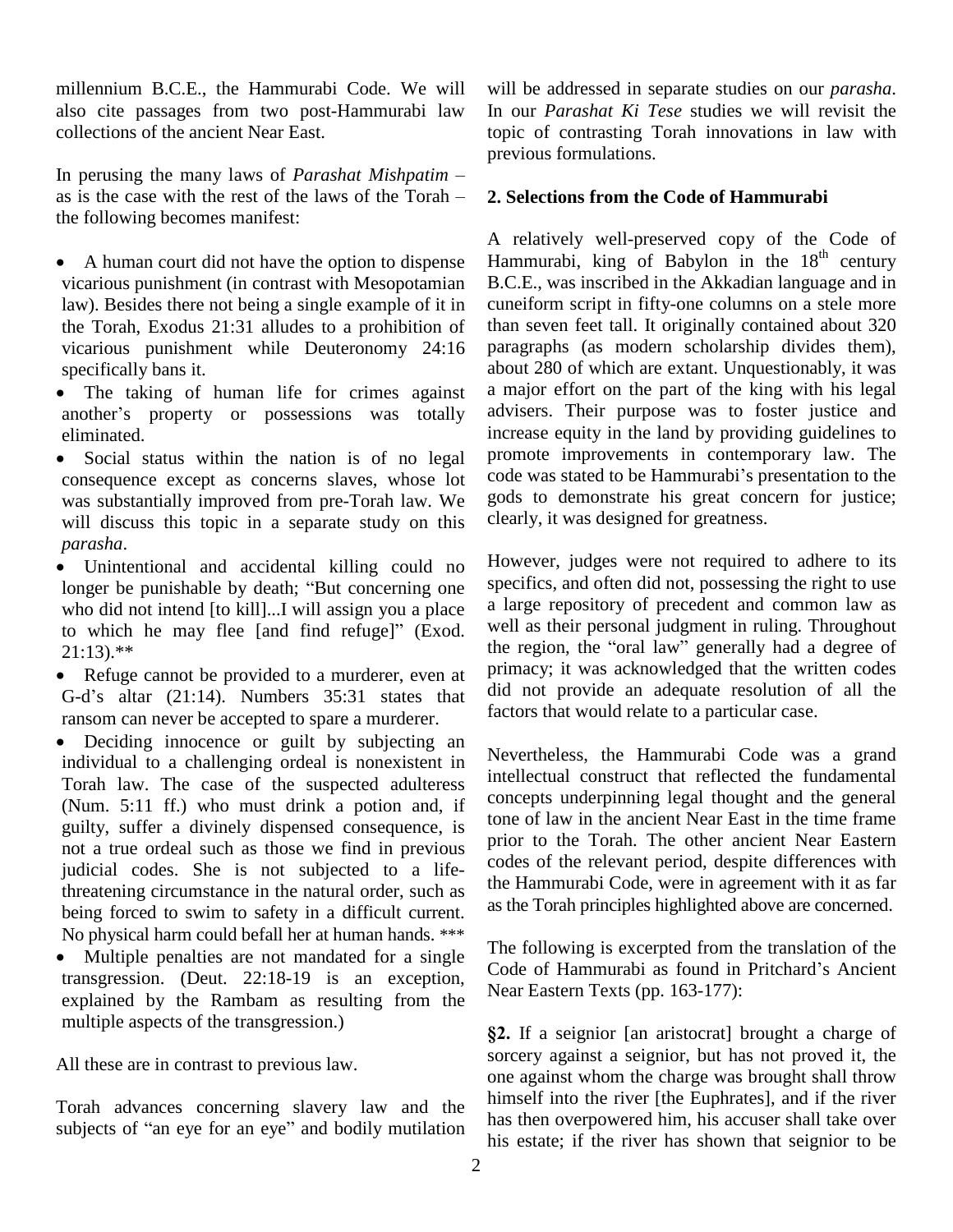innocent and he has accordingly come forth safe, the one who brought the charge shall be put to death while the one who threw himself into the river shall take over the estate of his accuser.

**§8.** If a seignior stole either an ox or sheep...if the thief does not have sufficient to make restitution, he shall be put to death.

**§§9–11.** When a seignior has found his lost property in the possession of another seignior...[if] the seller was the thief, he shall be put to death... [if] the purchaser was the thief, he shall be put to death...If the (professed) owner of the lost property has not produced witnesses attesting to his lost property, since he was a cheat and started a false report, he shall be but to death.

**16.** If a seignior has helped either a male slave of the state or a female slave of the state or...of a private citizen to escape through the city gate, he shall be put to death. If a seignior has harbored in his house either a fugitive male or female slave... and has not brought him forth at the summons of the police, that householder shall be put to death.

**22.** If a seignior made a breach in a house, they shall put him to death in front of that breach and wall him in. If a seignior committed robbery and has been caught, that seignior shall be put to death.

§25. If a fire broke out in a seignior's house and a seignior who went to extinguish it cast his eye on the goods of the owner of the house and has appropriated the goods...that seignior shall be thrown into that fire.

 If outlaws have congregated in the establishment of a woman wine seller and she has not arrested those outlaws and did not take them to the palace, that wine seller shall be put to death.

 If a hierodule (a woman in the service of a god), who is not living in a convent, opened the door of a wine shop or has entered a wine shop for a drink, they shall burn that woman.

§116. If the pledge [of a debtor seignior] has died from beating or abuse in the house of his distrainer, the owner of the pledge shall prove it against his merchant, and if it was the seignior's son, they shall put his son to death.

§129. If the wife of a seignior has been caught while lying with another man, they shall bind them and throw them into the water. If the husband of the woman wishes to spare his wife, then the king in turn may spare his subject.

§132. If the finger was pointed at the wife of a seignior because of another man, but she has not been caught while lying with the other man, she shall throw herself into the river [submitting to the river as divine judge] for the sake of her husband.

**198.** If a seignior destroyed the eye of a member of the aristocracy, they shall destroy his eye. If he broke a seignior's bone, they shall break his bone. If he destroyed the eye of a commoner or broke the bone of a commoner, he shall pay one mina of silver (sixty shekels).

**88209–210.** If a seignior struck a seignior's daughter and caused her to have a miscarriage, he shall pay ten shekels of silver for her fetus. If [she] died they shall put his daughter to death.

**88211-212.** If by a blow he caused a commoner's daughter to have a miscarriage, he shall pay five shekels of silver. If that woman has died, he shall pay one-half mina of silver (thirty shekels).

**230.** If a builder constructed a house for a seignior but did not make [it] strong, with the result that [it] collapsed... If it has caused the death of the son of the owner of the house, they shall put the son of that builder to death.

**252.** If an ox, when it was walking along the street, gored a seignior to death, that case is not §§250–252. If an ox, when it was walking along the street, gored a seignior to death, that case is not subject to claim. If a seignior's ox was a gorer and the city council made it known to him that it was a gorer, but he did not pad its horns or tie up his ox, and that ox gored to death a member of the aristocracy, he shall give one-half mina of silver. If it was a ox gored to death a member of the aristocracy, he shall give one-half mina of silver. If it was a seignior's slave, he shall give one-third mina of silver.

#### **3. Law Codes Subsequent to Hammurabi**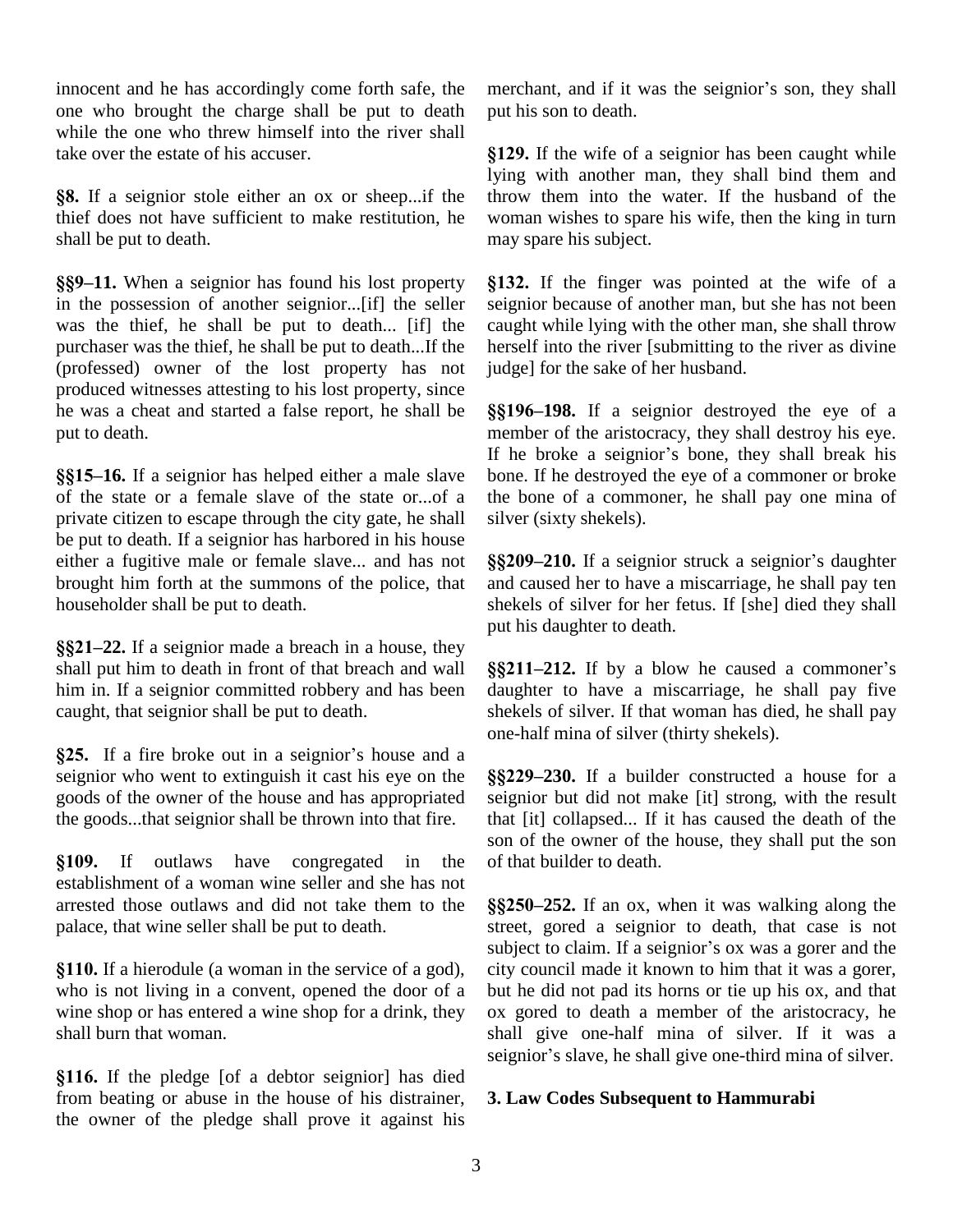The Middle Assyrian Laws continued most of the underlying themes of the previous codes although there are significant differences. More than one punis<br>hundred paragraphs inscribed on tablets in the  $12<sup>th</sup>$  even<br>century B.C.E. – but dating from several centuries influe hundred paragraphs inscribed on tablets in the  $12<sup>th</sup>$ century B.C.E. – but dating from several centuries before –have survived. They exhibit a tendency to considerably greater severity in punishment than the capital punishment. The law strengthened the king's Hammurabi Code. They call for the death penalty more frequently and prescribe more bodily punishment, including mutilation, such as eye gouging, castration and cutting off limbs. They king's soldiery were allowed control over their land. impose crushing monetary penalties and mandate more instances of multiple punishments for the same violation. Following are several excerpts (from the summary provided by the Internet Ancient History Sourcebook).

**I. 40.** If the wives of a man, or the daughters of a man, go out into the street, their heads are to be veiled. The prostitute is not to be veiled. Maidservants are not to veil themselves. Veiled harlots and maidservants shall have their garments seized and fifty blows inflicted on them and bitumen poured on their heads.

**I. 57.** In the case of every crime for which there is the penalty of the cutting-off of ear or nose or ruining of reputation or condition, as it is written it shall be carried out.

**I. 58.** Unless it is forbidden in the tablets, a man may strike his wife, pull her hair, her ear he may bruise or pierce. He commits no misdeed thereby.

**II. 8.** If a man meddle with the field of his neighbor, they shall convict him. Threefold shall he restore. One of his fingers they shall cut off, a hundred blows they shall inflict upon him, one month of days he shall do of his fingers they sh<br>shall inflict upon hir<br>the king's work.

**III. 2.** If a man sell the son or daughter of a man, who on account of debt was dwelling in his house, they shall convict him, he shall lose his money; and he shall give his minor son to the owner of the property; days shall he do the kingí<sup>s</sup> work. one hundred lashes shall they inflict upon him, twenty

A law collection from the Hittites (located in what is now central Turkey), inscribed in the mid-13<sup>th</sup> century La B.C.E. but dating to previous centuries, although generally under the influence of Mesopotamian law,

<sup>th</sup> even for premeditated murder. This reflected the made a number of changes. It lessened the great number of transgressions that receive capital punishment. In some cases it permitted a heavy fine influence of the wealthy classes in the application of law and led to gross favoritism in the dispensation of influence of the wealthy classes in the application of<br>law and led to gross favoritism in the dispensation of<br>capital punishment. The law strengthened the king's control of the nation by granting him ownership of all the land (whereas private property had previously been the norm) and only individuals who served in the the land (whereas private property had previously<br>been the norm) and only individuals who served in the<br>king's soldiery were allowed control over their land. Modern scholars attribute these changes to the militaristic orientation of Hittite society.

Hittite religious law moved toward greater tolerance of other peoples' gods by becoming indiscriminately polytheistic. Whenever they conquered a people, they adopted the gods of that people into their religious system.

Since Near Eastern law codes were generally not mandated law for the judges but guidelines and advisory, it is understandable why Torah laws were presented within a suzerain-vassal covenant framework. The stipulations a suzerain spelled out in a covenant that he entered into were absolute requirements. The Torah law codes, incorporating critical differences, were uniformly placed within a covenant structure so as to ensure that its advances were not left to the discretion of the judge or to previous widespread practice. The Oxford Bible Commentary, because it did not fully appreciate the previous widespread practice. The Oxford Bible<br>Commentary, because it did not fully appreciate the<br>Torah's innovations, was surely mistaken on that point in making the following comment on our section:

There is also a good deal of overlap in content between this section and the Mesopotamian codes. This does not mean that the laws have been borrowed from a foreign source, simply that legal style and stock examples were similar all over the ancient Near East. Laws of this type were probably not used as the basis of judicial decisions. The skill of judges lay not in the interpretation of a body of written law, but in being able to perceive how a dispute could best be resolved and where justice lay in a particular case. Laws such as these would help in educating them in this skill, but they did not have to rely on them in reaching a verdict. That is why the laws here do